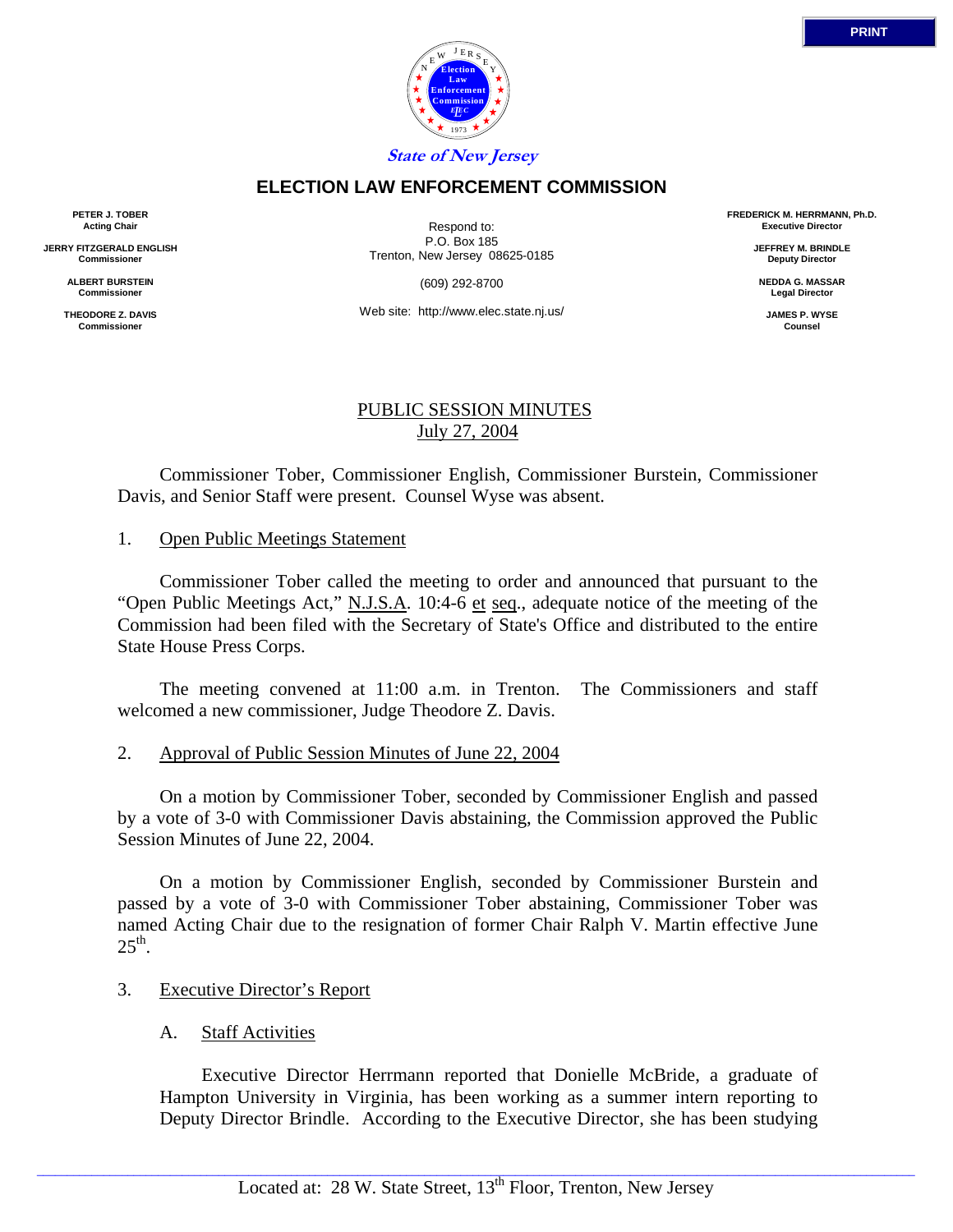campaign financing and lobbying websites across the nation searching for ways to continue improving and upgrading the Commission's highly regarded homepage.

 Executive Director Herrmann mentioned that on June 25, 2004, Assistant Compliance Officer Titus Kamal staffed a seminar for the New Jersey AFL-CIO Cope at the Rutgers University Labor Education Center.

### B. Legislative Developments

 The Executive Director announced that on June 24, 2004, the Senate passed, by a vote of 40-0, A-26 (Roberts/Sires et al.), which increases ELEC's annual operating budget by \$2 million to \$5 million and provides a one-time \$50 assessment on lobbyists for the website. Executive Director Herrmann noted that A-26 is the main funding mechanism for the parts of the General Assembly's 25-Point Ethics Reform Plan that impact ELEC. He said that the bill is currently on the Governor's desk waiting for his signature.

# C. An Overview of the 25-Point Ethics Reform Plan

 Executive Director Herrmann stated that ELEC's operations are impacted by 17 bills contained in the Ethics Reform Plan. He said that the Legislature passed:

- **Pay-to-Play Fundraising Restrictions**. According to Executive Director Herrmann, no-bid governmental contractors with contracts in excess of \$17,500 are prohibited from making campaign contributions in the year before and during a contract. Executive Director Herrmann noted that the ban applies separately at four governmental access points:
	- − the executive branch,
	- − the legislative branch,
	- − the county level, and
	- − the municipal level.

county political party committees during the first half of each calendar year in which the primary is held was also enacted. The Executive Director stated that contractors may not give to candidates and political party committees at the same access point as the contract. Executive Director Herrmann mentioned that an anti-wheeling provision banning a county political party committee from contributing to other

• **Clean Elections**. The Executive Director reported on the clean elections legislation under which a pilot project for the general election 2005 will take place in two selected legislative districts. Under the clean elections law, he said, assembly candidates will qualify for public dollars after raising a large number of small contributions. Executive Director Herrmann advised the Commission that the project is based on programs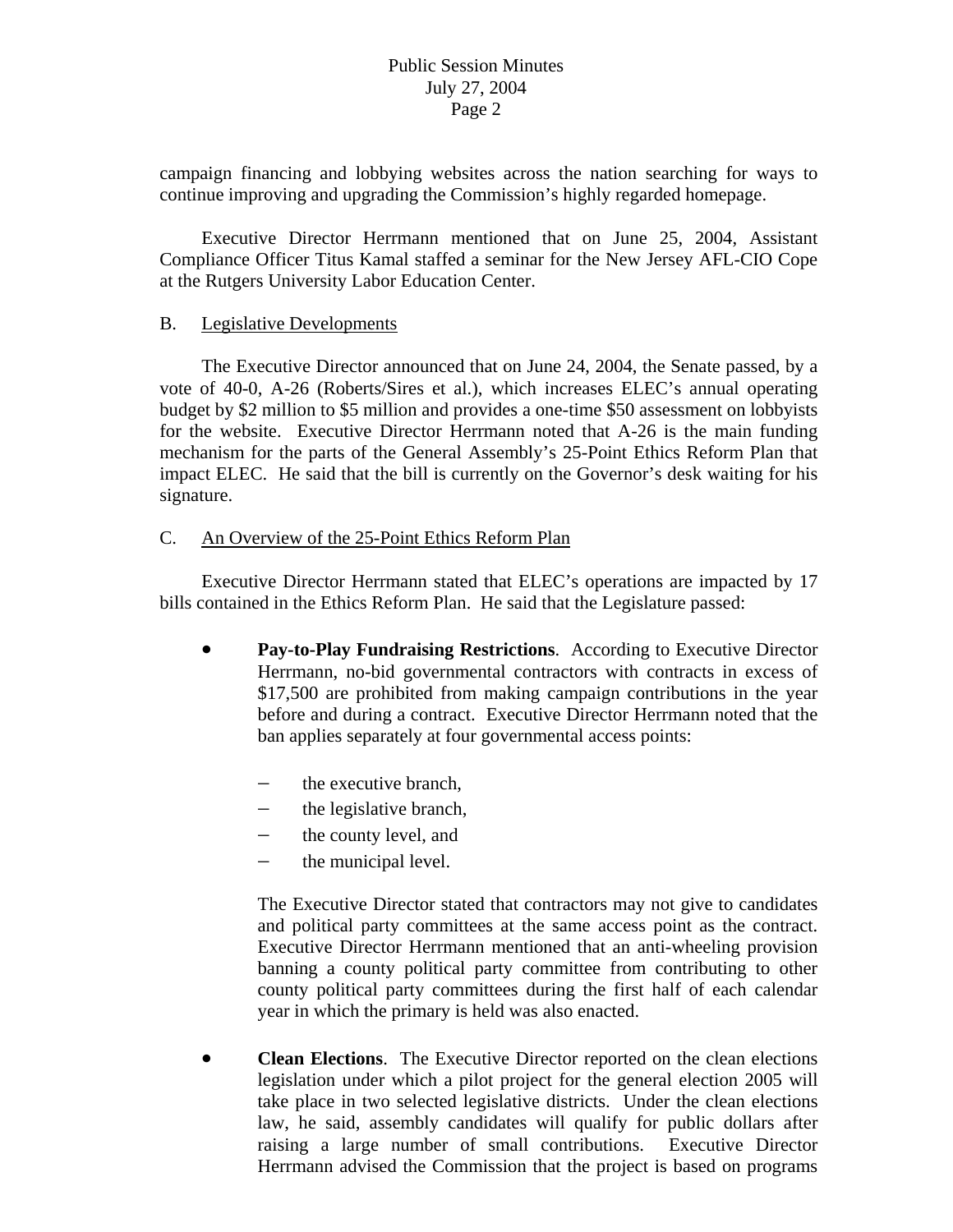legislation, along with the ELEC appropriation, is the only part of the Reform Plan that has not yet been signed by the Governor into law. used in Arizona and Maine. The Executive Director added that this

- Director Herrmann said that among the reforms impacting lobbyist regulation were: • **Other Reforms**. Executive Director Herrmann said that the reforms also require reporting of all contributions over \$300 (instead of the current \$400) and of all cash contributions as well as registering and reporting by professional campaign fundraisers. Executive Director Herrmann mentioned that other reforms require campaigns to politically identify recorded telephone calls and prohibit the solicitation of campaign contributions on State property. The Executive Director added that additional reforms also call for: reviewing ELEC's highly regarded website for the purpose of recommending further improvements, training of campaign and organizational treasurers, increasing penalties, and expanding the 48-hour expenditure reporting requirement. Executive
	- − Grassroots lobbying reporting;
	- − Barring lobbying for a year by former governors, legislators, and department heads;
	- − Redefining lobbying to include: contracts, permits, penalties, and client assistance on them;
	- Random auditing of lobbyists; and,
	- − Prohibiting contingency fees.
- **New Funding Sources**. Executive Director Herrmann informed the Commission that the legislative package also included new funding sources. He said that these funding sources include:
	- − A \$2 million addition to ELEC's \$3 million annual operating budget (not yet enacted);
	- − A \$100 increase in the annual \$325 lobbying fee;
	- A onetime \$50 assessment on lobbyists for the website (not yet enacted); and,
	- − A professional campaign fundraiser fee.

He said that the package also includes a call for:

- − Recommendations from a website enhancement study and
- − Review of the Clean Elections Pilot Project (not yet enacted),

both of which could lead to additional funding.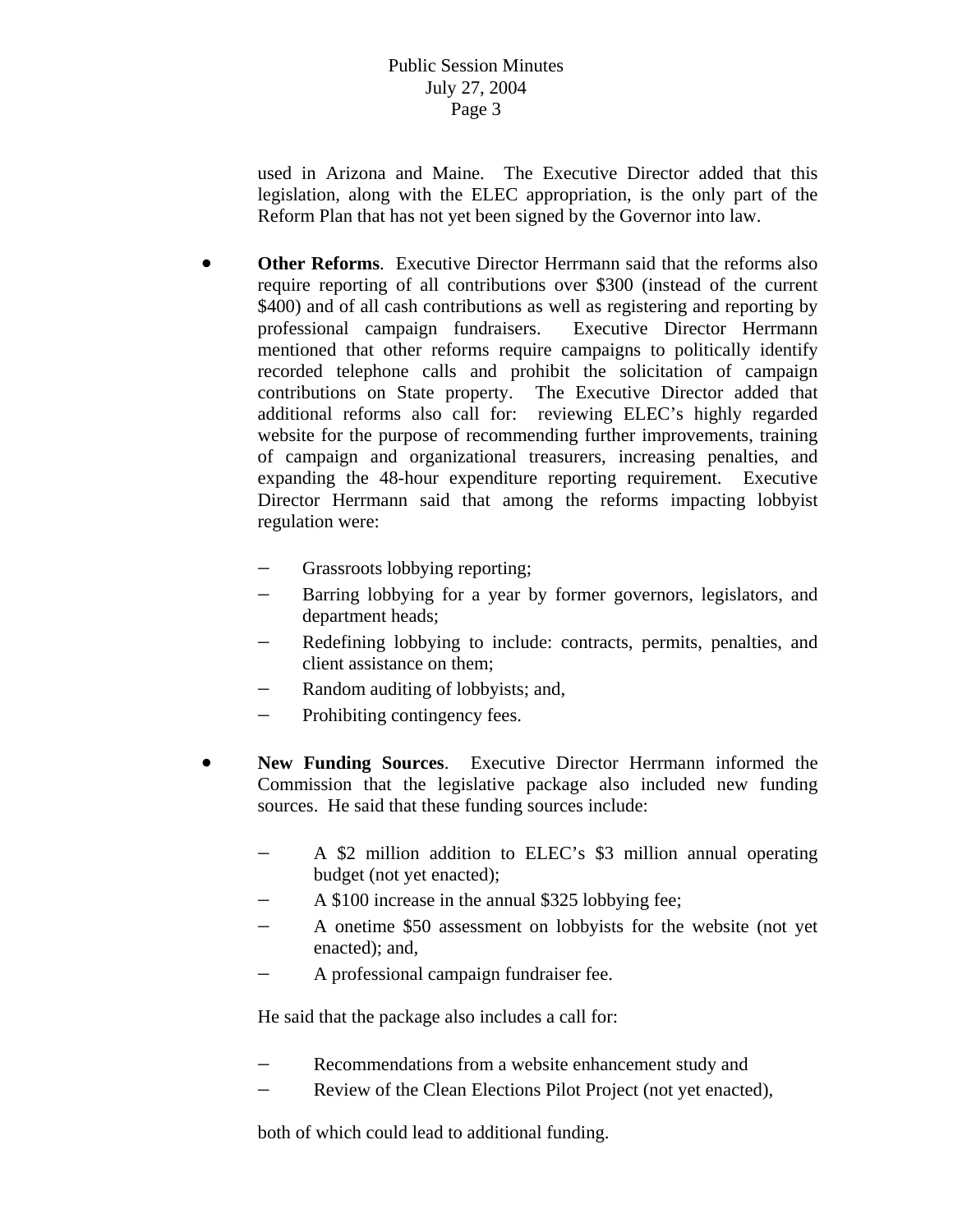He said that in order to implement these sweeping changes to the campaign finance and lobbying laws, staff is planning to rely on • **Planning for Implementation of the New Laws**. Executive Director Herrmann advised the Commission of plans to implement the new law. procedures developed in 1993 for the major changes that occurred in the Campaign Finance Act at that time. He mentioned that the 1993 plan was comprised of three phases.

2004 changes affect lobbying as well as campaign finance, two fact sheets will be created. Executive Director Herrmann noted that under this phase, According to Executive Director Herrmann, phase one included sending all filing entities a "fact sheet" explaining the new law and how the Commission would proceed in implementing it. He said that since the the Commission collected written questions concerning the new law in lieu of formal advisory opinions to allow the accelerated organization of issues to create new regulations.

involved the designing of new forms, the writing of new manuals, and the nswering of advisory opinions on the basis of the new regulations. He a The Executive Director stated that phase two consisted of the drafting of new regulations and that staff will proceed with this phase by doing regulations in step with the various effective dates of the new laws. Executive Director Herrmann advised the Commission that phase three added that during this phase, staff will also be making software changes that were not a concern in 1993 prior to the existence of electronic filing and a website.

moreover, that when A-26 is enacted, the Commission will be able to double its present professional staff as well as add a number of clerical Executive Director Herrmann said that the only responsible way to deal with this situation is to phase the new laws in deliberately over a reasonable period of time and that good planning will be absolutely essential. He noted that as in 1993, each phase will be done sequentially in logical order with the goal of giving filing entities as much guidance as possible as quickly as possible. In sum, said Executive Director Herrmann, fact sheets come first; followed by regulations; and then followed by new forms, manuals, and software. He said that ELEC cannot do everything at the same time – its new responsibilities must be handled in a rational, carefully planned way. Executive Director Herrmann allowed that, if the plan is followed, the Commission will be able to accomplish the purposes of the new campaign financing and lobbying laws in the best and fairest manner. The Executive Director stated, and data entry positions. The Executive Director said that consequently, planning will also be done by staff for: more space, the creation of new positions, and some restructuring of current ones.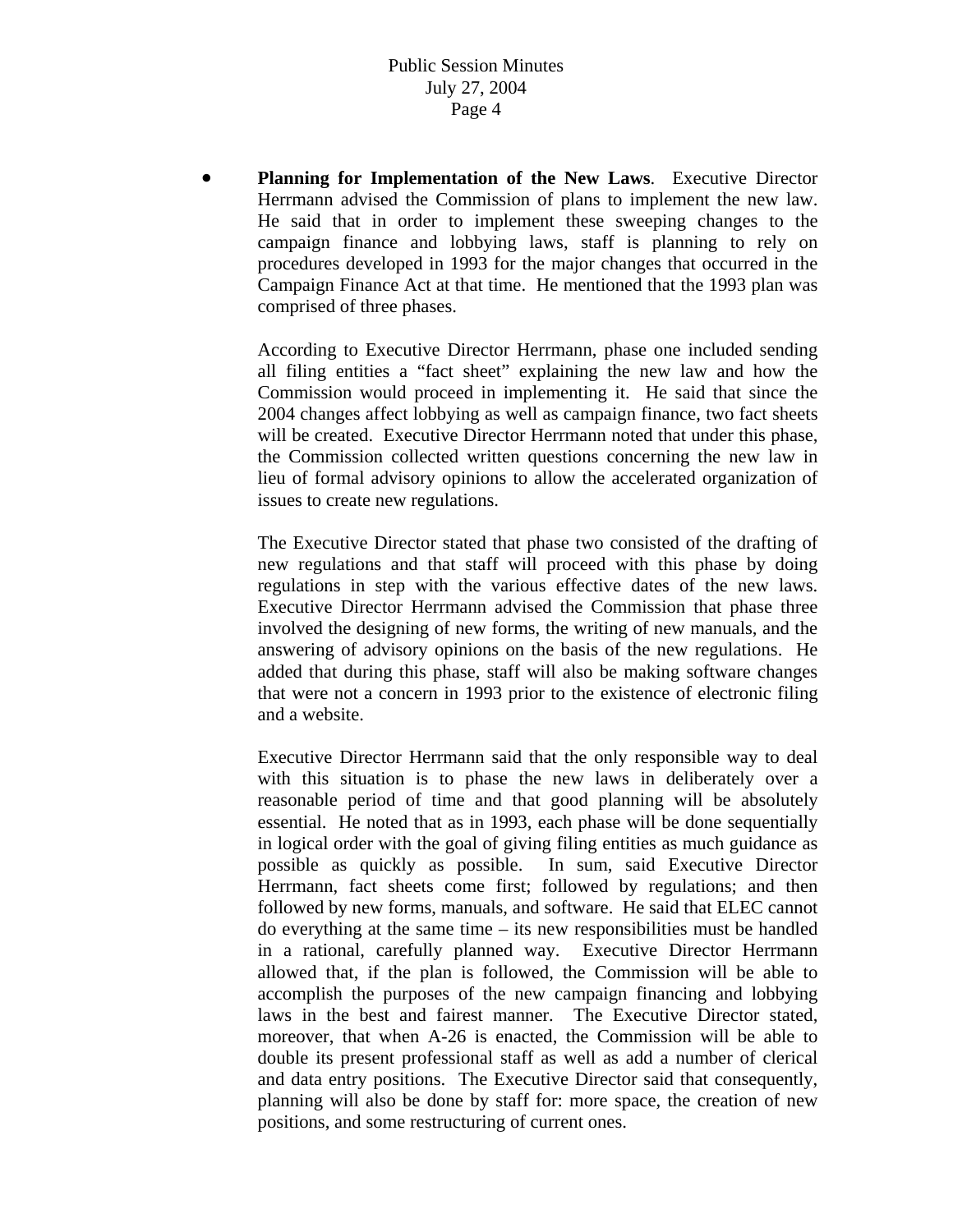and coming responsibilities. He noted that copies of all the new laws were also placed on the website. Finally, said Executive Director Herrmann, the regulatory process is actually starting at this meeting. At this point, the Executive Director thanked ELEC's Directors for "rolling up their proverbial sleeves" and getting the Commission off to a fine start in a • **Initial Steps to Implement the New Laws**. According to Executive Director Herrmann, staff has already begun the implementation process and that preliminary implementation dates have been set for the various bills and a preliminary schedule for drafting regulations has started to take shape. He stated that staff has mailed and placed on the website letters to candidates running in upcoming elections and a letter to lobbyists explaining that: the Commission has started the implementation process; lobbyists should continue to follow the pre-reform law for the time being; and that ELEC will be getting the lobbyists "fact sheets" with details about the new laws, Commission progress with regard to regulations and forms, complex process.

### D. Fall Meeting Schedule

- August 24, 2004 at  $11:00$  a.m. in Trenton (if needed);
- September 22, 2004 at  $11:00$  a.m. in Trenton;
- $\bullet$  October 19, 2004 at 11:00 a.m. in Trenton; and,
- November 16, 2004 at  $11:00$  a.m. in Trenton.

# 4. Public Hearing Concerning Proposed New Rules and Amendments to Gubernatorial Public Financing Regulations

public comment on proposed amendments and new rules concerning gubernatorial public financing in the primary and general elections. Acting Chair Tober announced that a public hearing was being conducted to solicit

A court reporter was present to record the Public Session discussion. Assemblyman William Baroni (R-14) appeared to offer testimony. The transcript will be available to the public upon request.

### 5. Proposed Amendments to Implement Inflationary Campaign Cost Adjustments

 Legal Director Massar stated that every four years the Commission is required by law to conduct a study of the impact of inflation on election costs and to make adjustments to the various reporting, contribution limit, and other thresholds and ceilings in the New Jersey Campaign Contributions and Expenditures Reporting Act, N.J.S.A. 19:44A-1 et seq. (hereafter, the Campaign Reporting Act or Act), no later than December  $1<sup>st</sup>$ . The formula to be used for calculating these adjustments is described in the statute, she added.

 The new thresholds and limits are being proposed through the regulatory process. Legal Director Massar said that the proposed regulations are divided into two parts. The first part addresses non-gubernatorial candidates and committees; the second addresses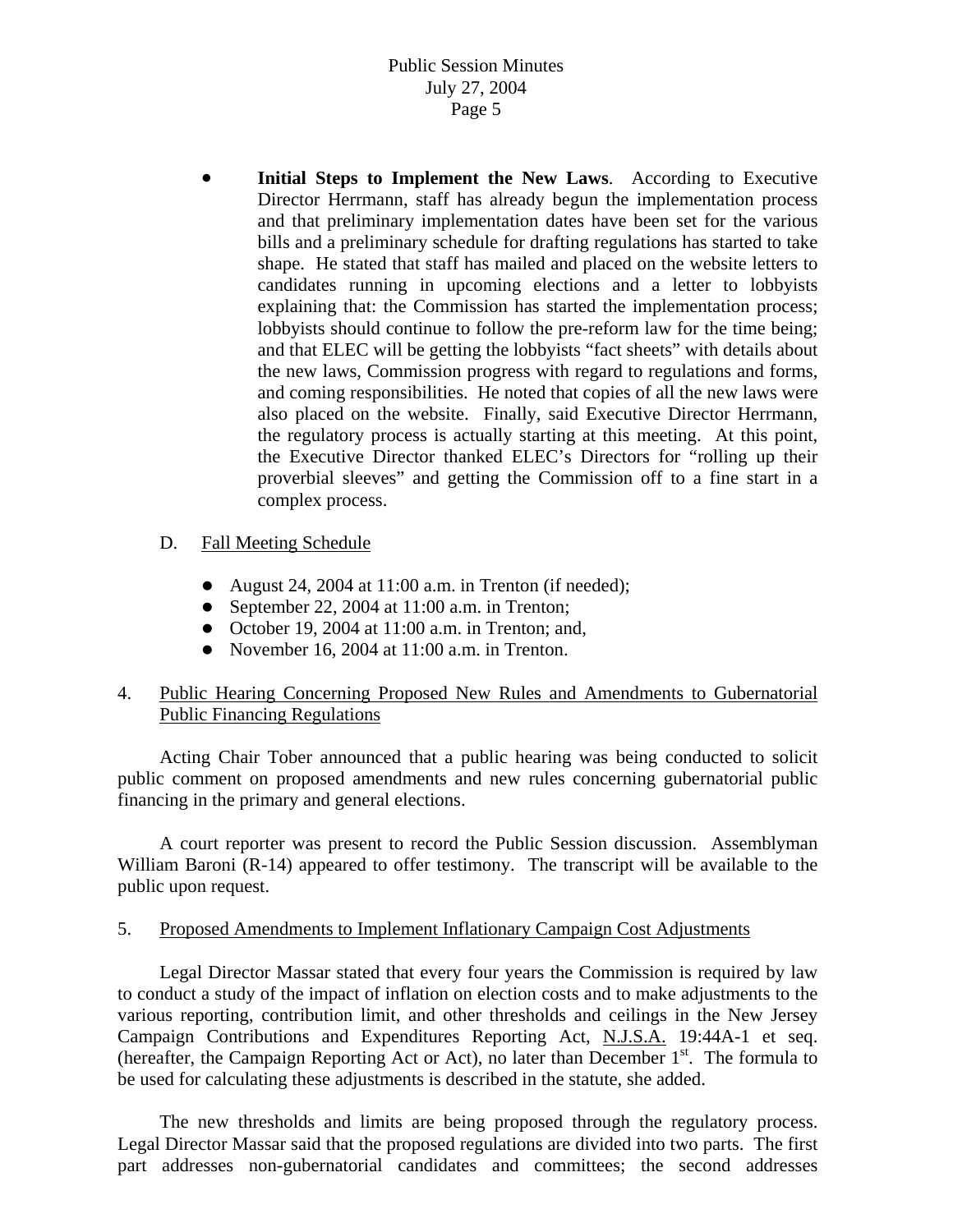gubernatorial public financing. She said that the method used to determine the inflation rate and arrive at the cost adjustment figures is explained in the rulemaking proposal that was circulated to the Commissioners and that will be described in the statutorily-mandated Cost Index Report to be prepared by staff for Commission review in the fall.

Law (OAL) in the Department of State and the proposal will be published in the September 7, 2004 edition of the New Jersey Register. A public hearing will be conducted at either the Legal Director Massar noted that if the proposed regulations are approved by the Commission at this meeting, staff will file the proposal with the Office of Administrative gubernatorial rules will become effective upon publication of the adoption in the New Jersey September or October, 2004 Commission meeting. The proposal containing the Register in late November or December. The proposal affecting non-gubernatorial candidates and committees will become operative on January 1, 2005.

 Legal Director Massar drew the Commission's attention to the chart s containing new figures for thresholds and limits. The charts are attached.

| Limit/Threshold                          | 1997 Amount               | <b>Cost Index</b><br><b>Multiplier</b> | <b>Sum</b>     | 2005 Rounded<br><b>Amount</b><br>(pursuant to N.J.S.A.<br>$19:44A-7.1b)$ |
|------------------------------------------|---------------------------|----------------------------------------|----------------|--------------------------------------------------------------------------|
| <b>Contribution Limit</b>                | $\mathsf{\$}$<br>2,600.00 | 1.1385                                 | \$2,960.10     | \$3,000.00                                                               |
| Qualification<br><b>Threshold</b>        | \$<br>260,000.00          | 1.1385                                 | \$296,010.00   | \$300,000.00                                                             |
| Amount Not<br><b>Matched</b>             | \$<br>84,000.00           | 1.1385                                 | \$95,634.00    | \$96,000.00                                                              |
| <b>Primary Public</b><br>Fund Cap        | \$2,300,000.00*           | 1.1385                                 | \$2,618,550.00 | \$2,700,000.00                                                           |
| Primary<br>Expenditure Limit             | \$3,800,000.00*           | 1.1385                                 | \$4,326,300.00 | \$4,400,000.00                                                           |
| <b>General Public</b><br><b>Fund Cap</b> | \$5,600,000.00            | 1.1385                                 | \$6,375,600.00 | \$6,400,000.00                                                           |
| General<br><b>Expenditure Limit</b>      | \$8,400,000.00            | 1.1385                                 | \$9,563,400.00 | \$9,600,000.00                                                           |

**2005 Gubernatorial Cost Index Adjustments**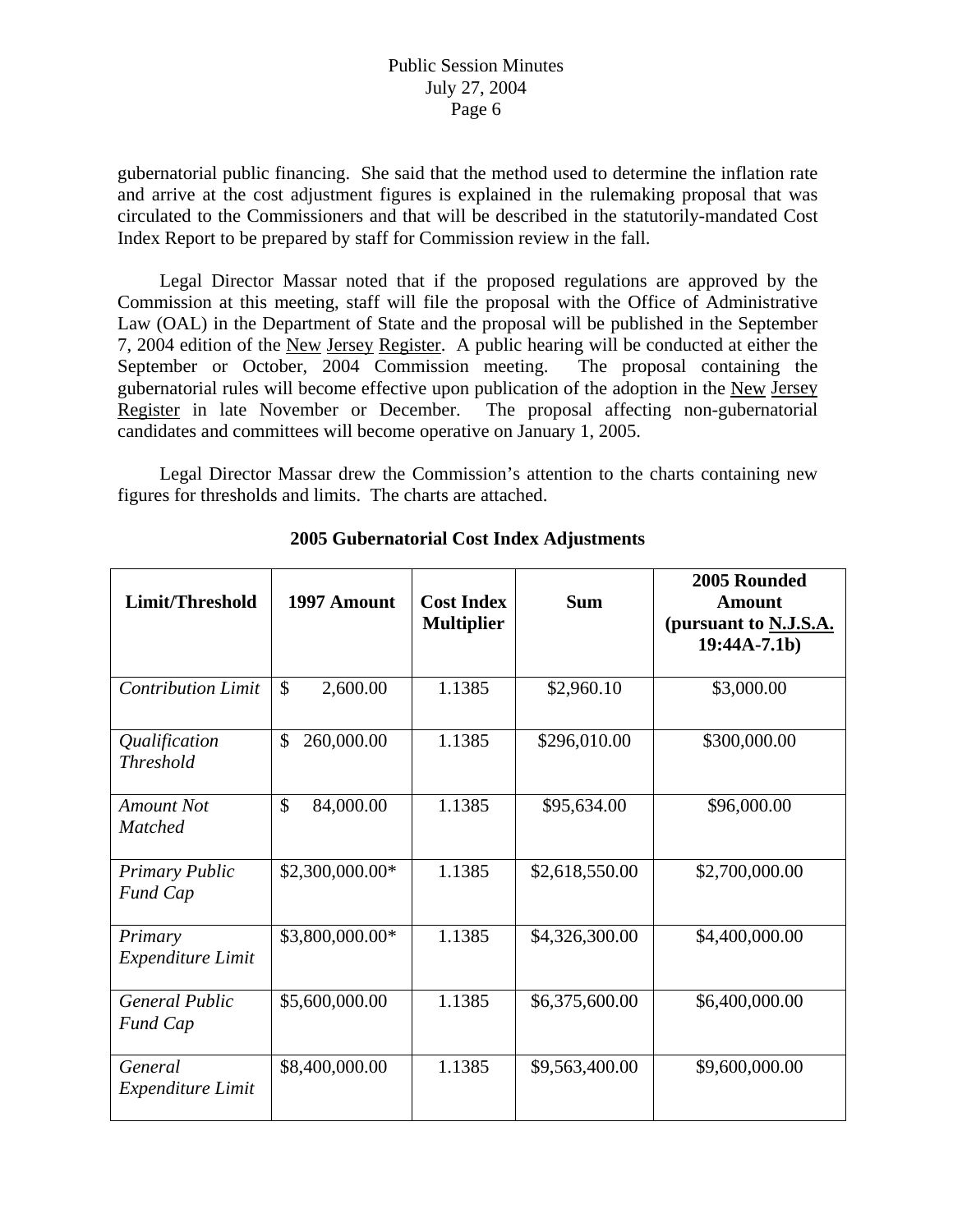\*Staff recommends that the Commission use the \$2.3 million public funds maximum established in N.J.A.C. 19:25-16.22(b) for the 2001 primary election as the basis for the 2004 adjustment of the primary election public fund cap; see N.J.A.C. 19:25-16.22(b), as adopted at 32 N.J.R. 4117(a) (November 20, 2000). Staff does not recommend using the \$3.7 million public funds cap, established pursuant to P.L. 2001, c.73 (eff. April 23, 2001), because the higher public fund amount was enacted in response to the change in the 2001 primary election date from June 5, 2001 to June 26, 2001. Similarly, staff recommends using the \$3.8 million expenditure limit, established in N.J.A.C. 19:25-16.9(a)3 for the 2001 primary election, as the basis for the 2004 adjustment and does not recommend using the \$5.9 million expenditure limit enacted in April, 2001.

| 2001<br><b>CONTRIBUTION</b><br><b>AMOUNT</b> | <b>COST INDEX</b><br><b>MULTIPLIER</b> | <b>SUM</b>  | 2005 ROUNDED<br><b>AMOUNT</b><br>(pursuant to N.J.S.A.<br>$19:44A-7.1b)$ |
|----------------------------------------------|----------------------------------------|-------------|--------------------------------------------------------------------------|
| \$2,200.00                                   | 1.1385                                 | \$2,504.70  | \$2,600.00                                                               |
| \$7,200.00                                   | 1.1385                                 | \$8,197.20  | \$8,200.00                                                               |
| \$25,000.00                                  | 1.1385                                 | \$28,462.50 | \$29,000.00                                                              |
| \$37,000.00                                  | 1.1385                                 | \$42,124.50 | \$43,000.00                                                              |
| \$72,000.00                                  | 1.1385                                 | \$81,972.00 | \$82,000.00                                                              |

# **2005 NON-GUBERNATORIAL CONTRIBUTION LIMIT AMOUNT ADJUSTMENTS**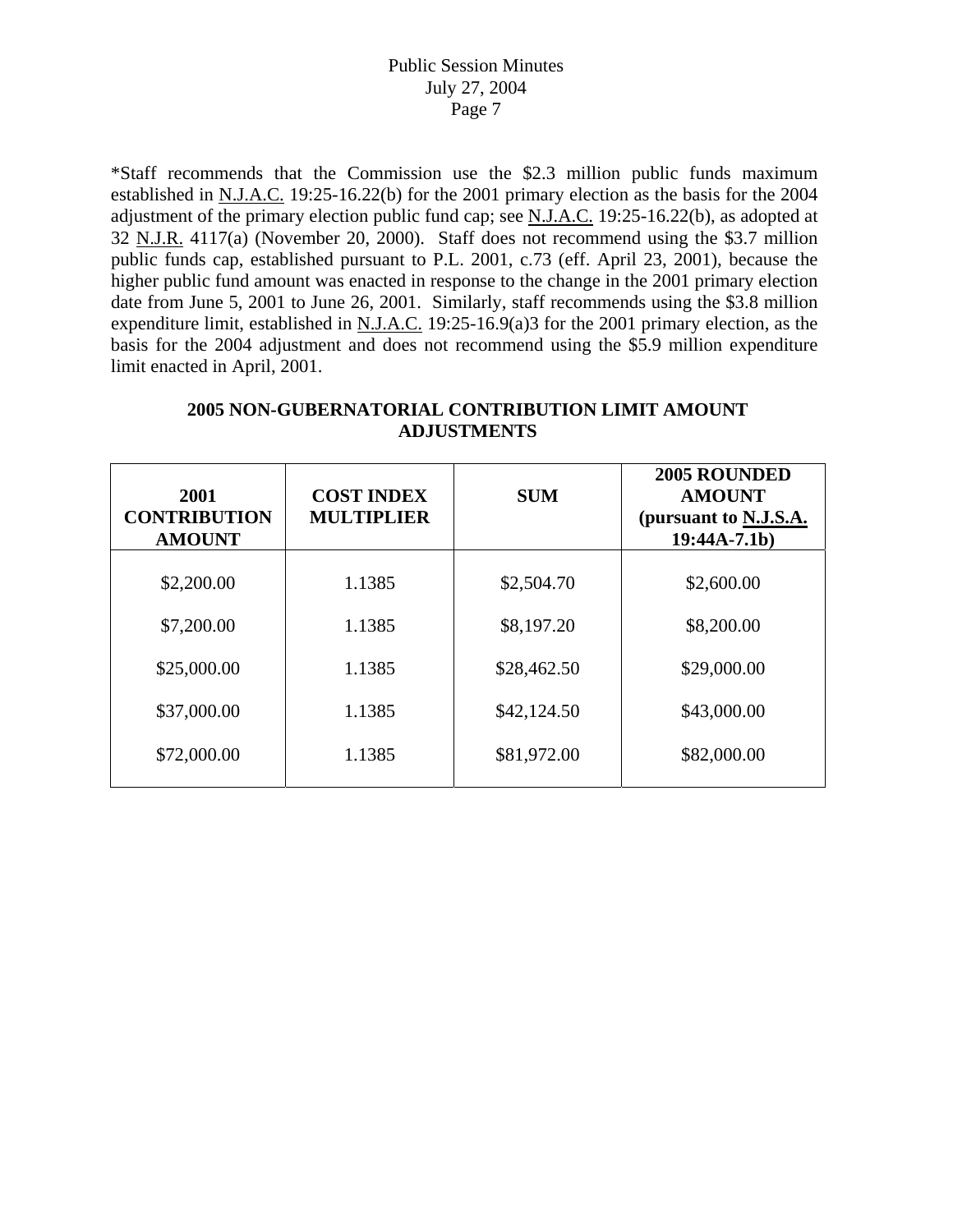|                            |             |                   |                  | 2005 Rounded          |
|----------------------------|-------------|-------------------|------------------|-----------------------|
| Limit/Threshold            | 2001 Amount | <b>Cost Index</b> | <b>Sum</b>       | <b>Amount</b>         |
|                            |             | <b>Multiplier</b> |                  | (pursuant to N.J.S.A. |
|                            |             |                   |                  | $19:44A-7.1b)$        |
| <b>Political Committee</b> | \$1,500.00  | 1.1385            | \$1,707.75       | \$1,800.00            |
| Reporting                  |             |                   |                  |                       |
| <b>Threshold</b>           |             |                   |                  |                       |
| Continuing                 | \$3,700.00  | 1.1385            | \$4,212.45       | \$4,300.00            |
| <b>Political Committee</b> |             |                   |                  |                       |
| Reporting                  |             |                   |                  |                       |
| <b>Threshold</b>           |             |                   |                  |                       |
| Contribution               | \$400       | N/A <sup>1</sup>  | N/A <sup>1</sup> | \$300.00              |
| Reporting                  |             |                   |                  |                       |
| <b>Threshold</b>           |             |                   |                  |                       |
| 48-Hour                    | \$800.00    | 1.1385            | \$910.80         | \$1,000.00            |
| Notice/Contribution        |             |                   |                  |                       |
| <b>Threshold</b>           |             |                   |                  |                       |
| 48-Hour                    | \$800.00    | 1.1385            | \$910.80         | \$1,000.00            |
| Notice/Expenditure         |             |                   |                  |                       |
| <b>Threshold</b>           |             |                   |                  |                       |
| Joint Candidates           | \$5,800.00  | 1.1385            | \$6,603.30       | \$6,700.00            |
| Committee                  | \$8,500.00  | 1.1385            | \$9,677.25       | \$9,700.00            |
| <b>Thresholds</b>          |             |                   |                  |                       |
| $Form A-3$                 | \$3,700.00  | 1.1385            | \$4,212.45       | \$4,300.00            |
| <b>Threshold</b>           |             |                   |                  |                       |
| Form A-1                   | \$3,000.00  | 1.1385            | \$3,415.50       | \$3,500.00            |
| Threshold & School         |             |                   |                  |                       |
| Board/Write-in             |             |                   |                  |                       |
| <b>Threshold</b>           |             |                   |                  |                       |
| Independent                | \$800.00    | 1.1385            | \$910.80         | \$1,000.00            |
| Expenditure                |             |                   |                  |                       |
| <b>Threshold</b>           |             |                   |                  |                       |
| Section 20.1               | \$4,300.00/ | $N/A^2$           | $N/A^2$          | \$6,000.00/           |
| Penalties                  | \$8,500.00  |                   |                  | \$12,000.00           |
| Section 22                 | \$4,300.00/ | $N/A^2$           | $N/A^2$          | \$6,000.00/           |
| Penalties                  | \$8,500.00  |                   |                  | \$12,000.00           |
|                            |             |                   |                  |                       |
| Pro rata Return of         | \$400       | N/A               | N/A              | \$300.00              |
| Contributions              |             |                   |                  |                       |

# **2005 Adjustments for Non-gubernatorial Candidates and Committees**

*Contributions*  1 Change mandated by P.L. 2004, c.28. 2 Change mandated by P.L. 2004, c.32.